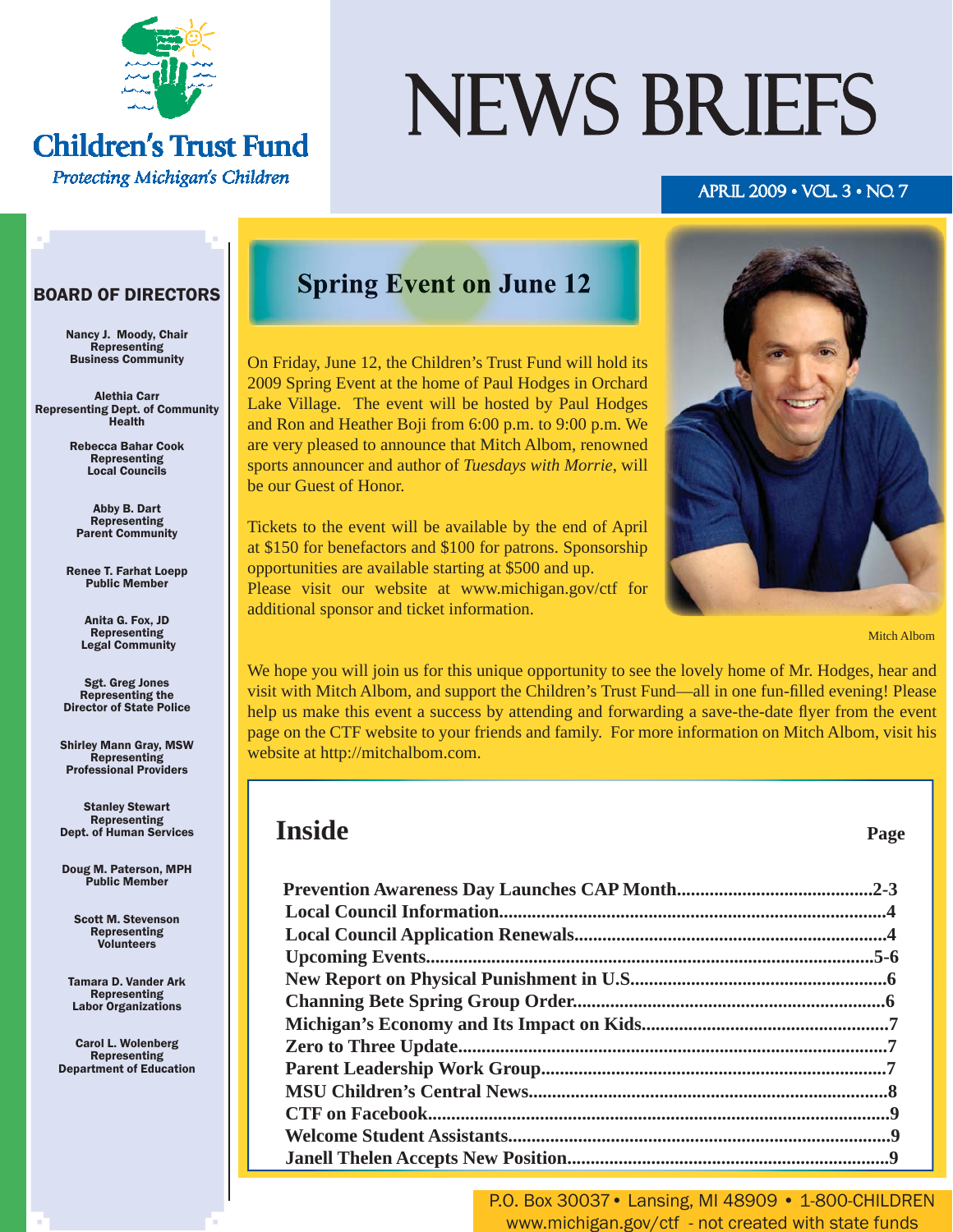### **Prevention Awareness Day Launches Child Abuse Prevention Month**

On March 24, CTF and Children's Charter of the Courts of Michigan, in cooperation with Prevent Child Abuse America, held a rally at the State Capitol to launch Child Abuse Prevention Month. The rally featured a number of notable speakers and an elementary school choir. Approximately 125 event participants planted a colorful pinwheel garden to show support of child abuse and neglect prevention programs in Michigan. The pinwheel is the national symbol of child abuse and neglect prevention.

Speakers at the rally included CTF board vice chair Anita Fox; CTF interim executive director Paul Shaheen; Children's Charter board president Judge Lisa Sullivan; Rep. John Espinoza, D-Crosswell; Sen. Bill Hardiman, R-Kentwood; and Lansing Mayor Virg Bernero. The Fifth Grade Choir from Lansing's Averill Elementary School also performed musical selections.

"CTF is excited to be working with our partners, Children's Charter, Prevent Child Abuse America and our local communities in kicking off Child Abuse Prevention Month," Mr. Shaheen said. "The governor's proclamation making April Child Abuse Prevention Month sets the stage for a positive and affirmative commitment for all Michigan citizens to do their part to help our kids be treated with dignity and respect."

A list of local council events is on the CTF website at http://www.michigan.gov/documents/ctf/local\_council\_april\_activities\_273766\_7.pdf. **Please let CTF know if any information needs to be added or edited.** 



Averill Elementary 5th Grade Choir at Prevention Awareness Day - March 24, 2009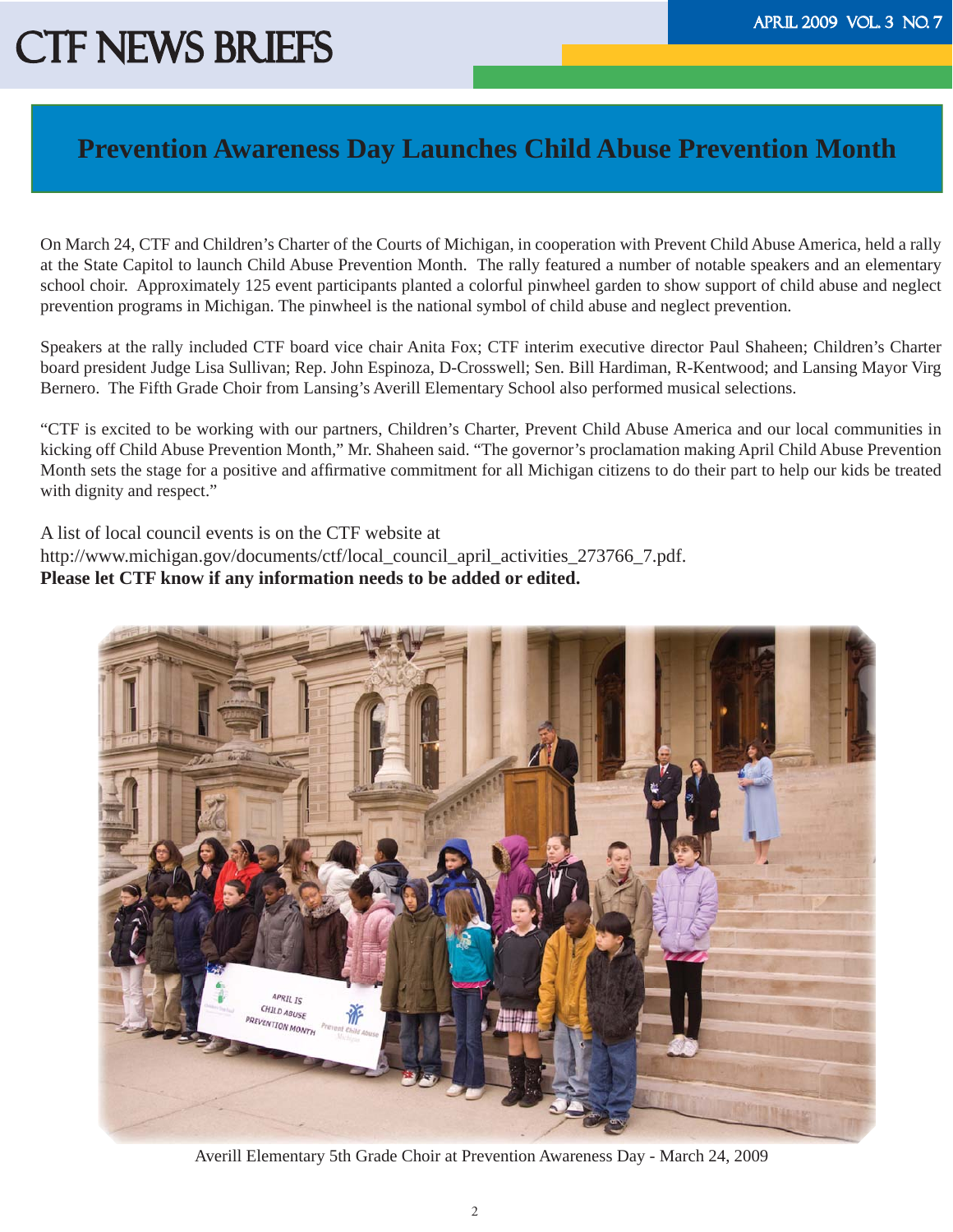

Procession from Capitol to pinwheel garden - March 24, 2009



Lansing Mayor Virg Bernero leads group in planting of pinwheels - March 24, 2009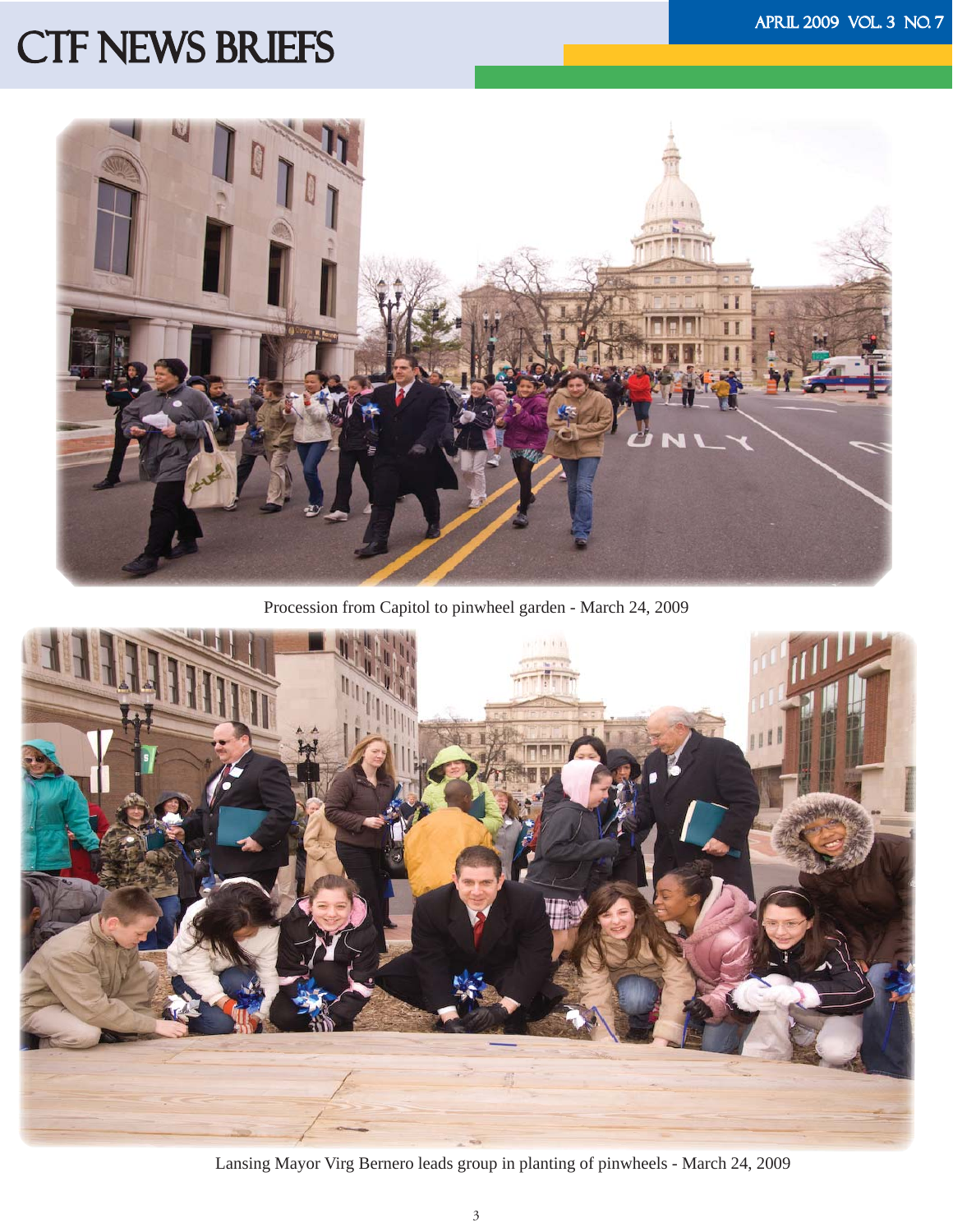Local Council Information

### Second Quarter Reminder

**Second quarter reports are now due. They should be completed and submitted no later than April 20. Thank you in advance for your attention in this matter.**

### **New Resource Guide: Strengthening Families and Communities, Preventing Abuse**

Order your free copies of *Strengthening Families and Communities: 2009 Resource Guide* today! Developed for service providers, the guide highlights strategies to strengthen families by promoting key protective factors that prevent child abuse and neglect. It also includes tip sheets in both English and Spanish to share with parents.

The Resource Guide is produced annually by the U.S. Department of Health and Human Services' Children's Bureau, Office on Child Abuse and Neglect, Child Welfare Information Gateway, and the FRIENDS National Resource Center for Community-Based Child Abuse Prevention. The 2009 guide was developed with input from numerous national organizations, Federal partners, and parents committed to strengthening families and communities.

The guide can be downloaded or ordered at www.childwelfare.gov/preventing/res\_guide\_2009 or by contacting the Child Welfare Information Gateway at (800) 394-3366 or info@childwelfare.gov.

Service providers can find additional materials in the Preventing Child Abuse & Neglect section of the Information Gateway website. This web section includes resources for National Child Abuse Prevention Month, as well as information on evaluating and funding prevention programs, enhancing protective factors, and effective parenting. For more details, visit www.childwelfare.gov/preventing.

### **Upcoming Local Council Work Group Meetings**

The Local Council Work Group meetings have been set for 2009. Please note that the meetings will continue to occur the first Thursday of each month, except for the June and July meetings.

May 7 @ 10:00 a.m. June 3 @ 2:00 p.m. (a Wednesday afternoon) July - No meeting August 6 @ 10:00 a.m. September 3 @ 10:00 a.m. October 1 @ 10:00 a.m. November 5 @ 10:00 a.m. December 3 @ 10:00 a.m.

### **Local Council Application Renewals**

The Local Council three-year application renewal went live on April 10, 2009. You will be able to go into EGrAMS and begin entering data. You will be choosing the LCFY10 program to pull up the application. Please refer to the training documentation and/or the "Recipe Book" for further information. The final date for acceptance of the application will be Tuesday, May 19, by 3:00 p.m. After that date and time, you will not have access to enter any data. You are encouraged to begin the data entry process immediately.

# **Local Council Application Renewal Updates & TA Session**

A technical assistance session covering the FY 2010 application renewal will be held via teleconference on Friday, April 17. Details are as follows:

Friday, April 17, 2009 10:00 a.m. to 12:00 p.m. Using CTF Conference Line (877) 336-1828 and access code 8088351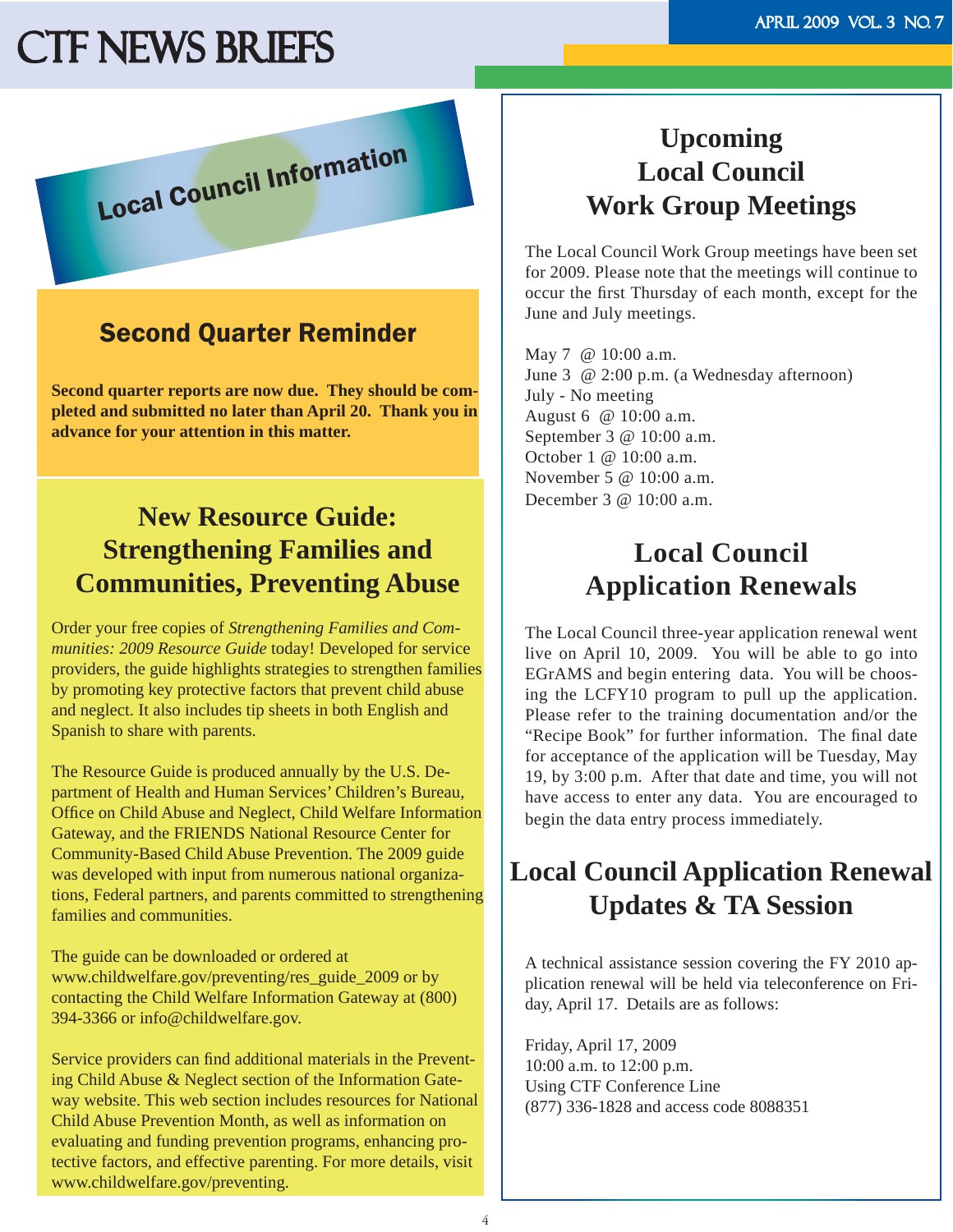### **Upcoming Events**

**April 17:** The Alpena CAN Team (serving Alpena and Presque Isle counties) will hold a **Concert for a Cause** on Friday, April 17. The event will take place from 7:00 p.m. to 9:00 p.m. at the St. Paul Lutheran Church in Alpena. The event costs \$15.00 per family or \$5.00 per person. Please contact Debbie Werner at (989) 358-4644 for more information.

**April 17:** The Calhoun Child Abuse and Neglect Council will hold it's **Sixth Annual Blue Tie Event**  from 6:00 p.m. to 9:00 p.m. at the Battle Creek Country Club. Event tickets are \$25.00 / raffle tickets are \$10.00. A Wii with a Wii Fit will be raffled. Contact the council at (269) 962-2562 for more information.

**April 21:** Mayor's Task Force on Child Abuse and Neglect will hold it's **4th Annual Community Leadership Breakfast** on April 21, 2009, from 8:30 a.m. to 11:00 a.m. at the Detroit Yacht Club. Presenters will be Dr. Calvin Treat, Chief Health Officer, City of Detroit and Dr. Grenae Dudley, Chief Executive Officer, The Youth Connection, Inc. One Social Work CEU is available. Please call (313) 259-4411 Ext. 321 for more information.

**April 24:** The Upper Peninsula Children's Coalition is pleased to present the **Annual Children's Coalition Conference** with special guest speaker Robert Anda, MD, MS. Dr. Anda is the Co-Principal Investigator and Co-Founder of the Adverse Childhood Experience (ACE) Study and will present on "The Health and Social Impact of Adverse Childhood Experiences Throughout the Lifespan." The conference will take place at Northern Michigan University in Marquette. Registration materials will be available in March 2009. For more information, contact cookieaho@sbcglobal.net or polson@ glcyd.org.

**April 24:** The Washtenaw Area Council for Children is holding its annual conference **"Into the Wild: A Journey Inside the Middle School Mind."** The conference will be held from 9:00 a.m. to 12:30 p.m. The presenter is Shelley Gerson, MA, LPC who is a counselor at James R. Giesler Middle School, Walled Lake Consolidated School District. Shelley will share her specific techniques for relating, motivating, and enjoying pre-teens. CEUs will be offered. For more information, contact (734) 434-4215 or visit www.washtenawchildren.org.

**April 26-27:** The Michigan Association for Infant Mental Health will hold its 31st Biennial Conference entitled **"Healing Relationships: Preventing the Intergenerational Transmission of Trauma."** The conference will feature plenary speakers, workshop presentations, a policy luncheon, and other special activities. It will take place on the central campus of the University of Michigan in Ann Arbor. For more information, visit www.mi-aimh.org.

**April 29-30:** The Child Trauma Conference entitled **"Impact, Treatment & Interventions for Abused & Neglected Children & Youth"** will be held at the Lansing Community College West Campus. The event is being hosted by the Michigan Federation for Children and Families and supported by the State Court Administrative Office (Child Welfare Services Division) and 20 private agency sponsors. Registration is online only through the Federation's website at http://michfed.org/2009/03/17/trauma/. Registration is expected to quickly fill to capacity, so register early!

**April 30: SpankOut Day USA** is observed on April 30. Visit http://www.stophitting.com for some easy and inexpensive ideas about how to observe Spank-Out Day. The website also has a SpankOut Day toolkit that includes sample press releases and ideas for activities in faith communities.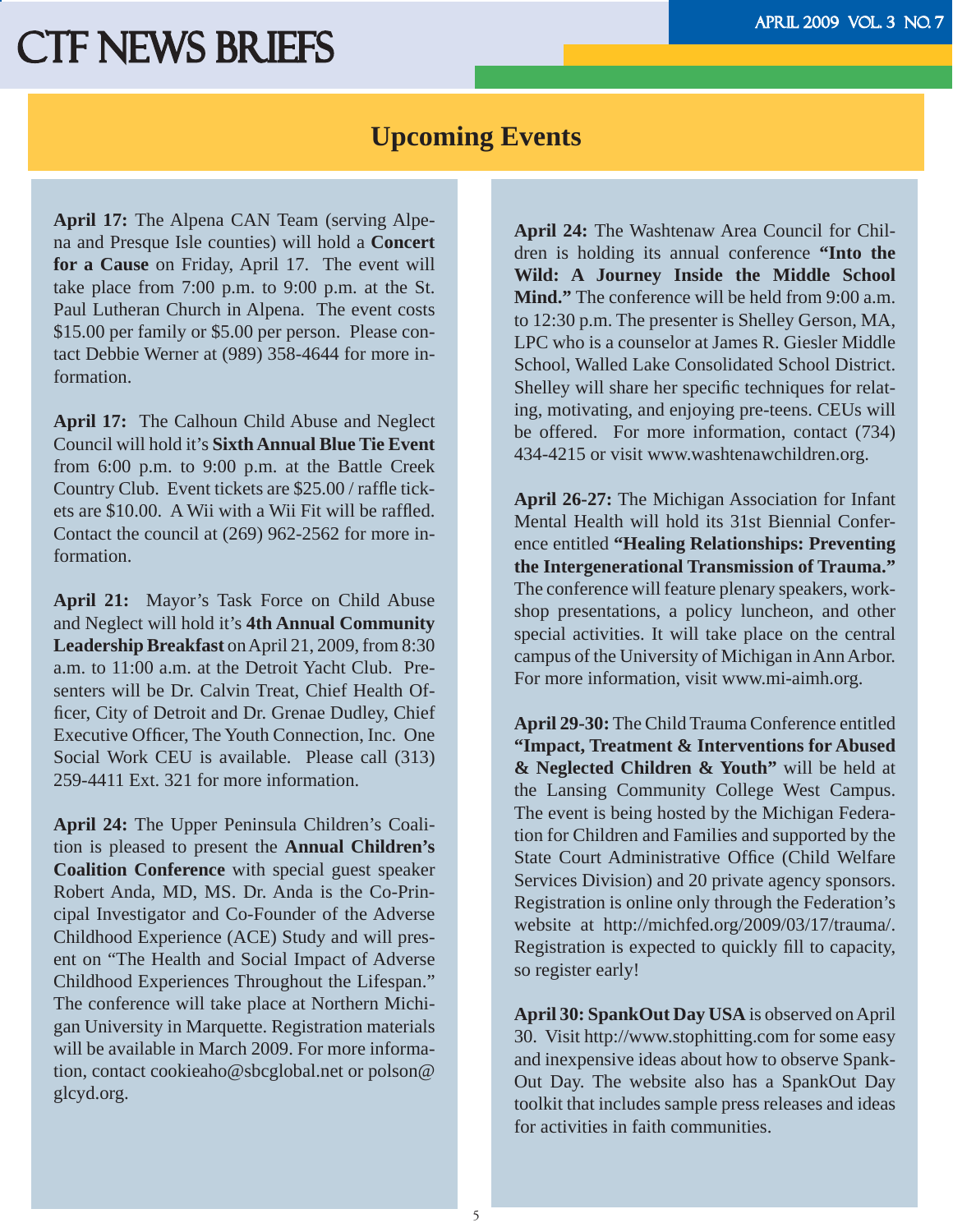### **Upcoming Events**

**April 30:** The Arenac County Child Protection Council is sponsoring a seminar entitled **"When Children Take Their First Drink before They Take Their First Breath"** at Abundant Life Church in Standish. Barbara Wybrecht, RN, FASD Clinical Nurse Specialist will be presenting information on Fetal Alcohol Syndrome. Social Worker CEUs are pending, and 5.5 contact hours will be awarded for Substance Abuse Certifications. Cost is \$30.00 without Social Work CEUs and \$60.00 with Social Work CEUs.

**May 7:** The **Eaton County Community Breakfast**  will be held from 7:00 a.m. to 8:30 a.m. at the Eaton Area Senior Center, located at 804 South Cochran Rd. Honorable Michael Skinner is the speaker. For more information call (517) 543-7500, ext. 1646. Eaton CAP Council is the co-sponsor.

**May 12:** The **CTF Board** will meet at 1:30 p.m. at the DTE Energy office, located at 101 S. Washington Square, Ste. 700, Lansing, MI 48933)

**May 27-29:** The **National Child Welfare Evaluation Summit** will be held at the Renaissance Mayflower Hotel in Washington, D.C. The summit will explore the current state of evaluation practice in the field of child welfare and to promote cohesive, strategic, and sound approaches for evaluating child welfare systems, programs, and projects. Target participants include Children's Bureau discretionary grant evaluators, State and Tribal child welfare administrators and analysts, evaluation experts in child welfare, evaluation experts in other human service fields, and interested child welfare professionals. For more information, email evaluationsummit@pal-tech.com.

**June 2-4:** Register now for the **National Summit on the Intersection of Domestic Violence and Child Maltreatment: From Inspiration to Innovation: Leadership, Partnership, and Change.** The summit will be held in Jackson Hole, Wyoming, from June 2-4, 2009. To register, please visit http://endabuse.org/content/features/detail/1081/.

### **New Report on Physical Punishment in United States**

Did you know that corporal punishment in schools remains legal in 21 U.S. states, and research shows it is used frequently in 13?

A new report released by Phoenix Children's Hospital in collaboration with a researcher at the University of Michigan concludes that there is little evidence that physical punishment improves children's behavior in the long-term. Rather, the report cites substantial evidence that physical punishment puts children at risk for negative outcomes such as increased aggression and mental health problems.

The report, authored by Elizabeth T. Gershoff, PhD, a researcher from the University of Michigan and reviewed and endorsed by Phoenix Children's Hospital provides a concise review of one hundred years of social science research and hundreds of published studies on physical punishment conducted by psychology, medical, education, social work and sociology professionals on the effects physical punishment has on children. Individuals representing 30 organizations participated in its development, and it has already been endorsed by American Academy of Pediatrics, American College of Emergency Room Physicians, American Medical Association, National Association of Counsel for Children and National Association of Regulatory Administration.

The full report can be downloaded at www.phoenixchildrens.com/discipline.

### **Reminder: Channing Bete Spring Group Order Going on Now**

The Channing Bete Spring Group Order program through Prevent Child Abuse America is underway. If you would like to take advantage of this limited opportunity for special pricing, you can do so until April 30, 2009. Please contact Alan Stokes at CTF with any questions or for additional information.

For information on specific products please visit the Channing Bete website at http://pcaamerica.channingbete.com/. You may also contact Jasmin Tomic, Senior Account Manager at Channing Bete (888.834.6633, ext. 7), if you want specific samples of any products.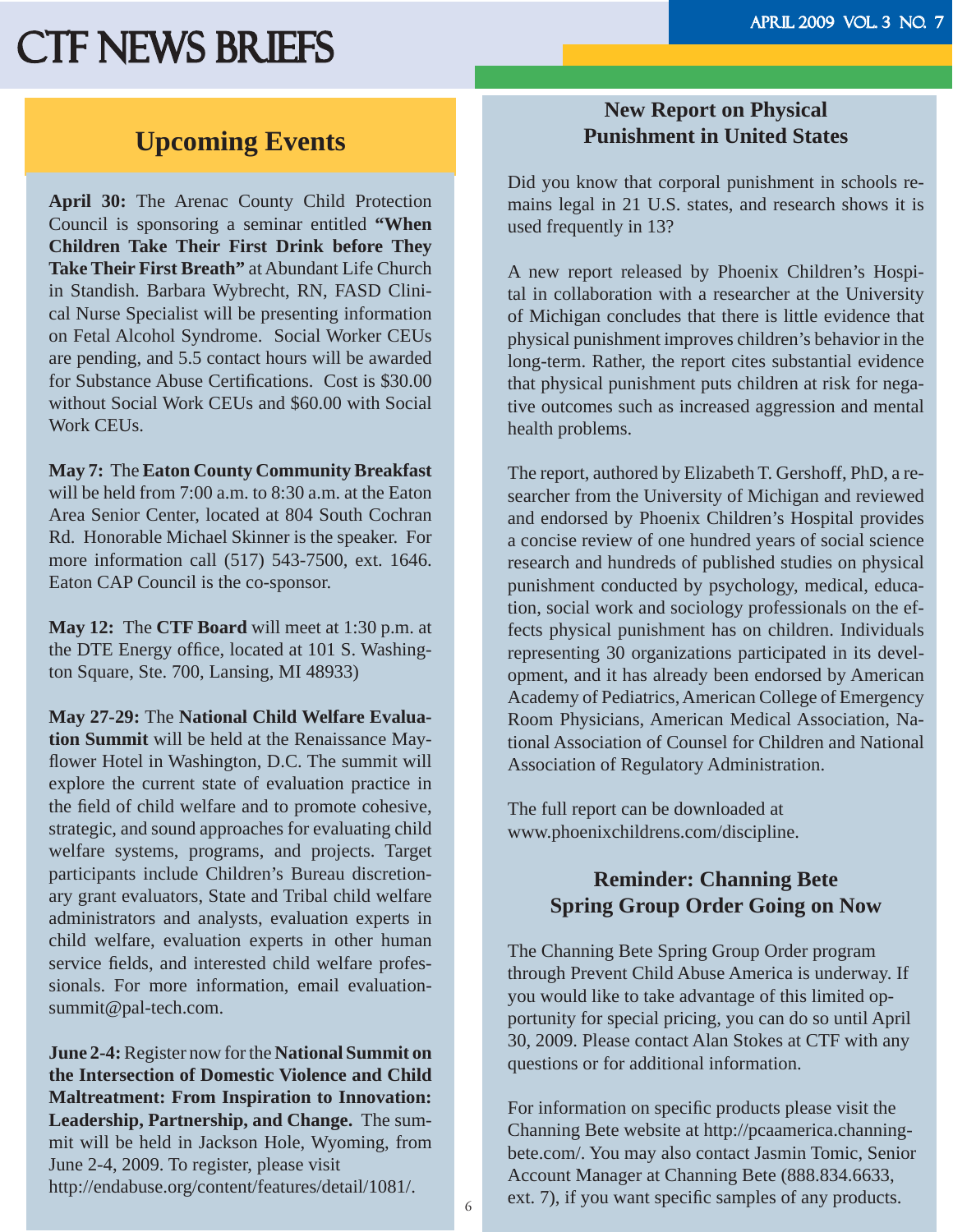### **Michigan's Economy and Its Impact on Kids By Paul Shaheen**

It is a difficult time for Michigan's families. The pain is being felt everywhere, and probably nowhere more than in the homes of the working families of this state. CTF is tracking the unemployment rates because we know that abuse and neglect increases parallel them.

Two months ago, Jeff Sadler prepared a piece for CTF arguing that we needed some of the federal stimulus money to help support stressed families through the Zero to Three program. CTF and the children's coalitions in Lansing began to argue for those resources.

Last month I asked Jeff to update that report as part of our response to the Governor's office, legislators, and others about our stimulus package request. The revised unemployment numbers had increased by at least 2 percentage points almost evenly across the state!

Your help in explaining to your legislators and community supporters what our families are facing and how we could help them manage that stress is always important. Today it is even more important. You at the local level are the advocates for prevention of child abuse and neglect!



### **Zero to Three Update**

In late March, the Michigan legislature began restoring FY2010 Zero to Three Secondary Prevention funding to current levels. This includes funding from the Michigan Departments of Human Services, Education, and Community Health. The restoration of funding is a bi-partisan decision. Originally, the Governor's budget proposed to eliminate Zero to Three funding for FY2010. CTF looks forward to continuing to work with community partners through Zero to Three!

## **Help Parents in Your Programs: Join the Parent Leadership Work Group!**

The Parent Leadership Work Group is currently exploring different ways to support parent leadership development within CTF programs. This may include providing financial support for parent leaders from CTF programs who wish to take part in local and statewide leadership trainings and activities. But we need your input! CTF is also partnering with other child advocacy organizations to discuss parent leadership initiatives.

Join us for the next Parent Leadership Work Group on Wednesday, May 20, at 10:00 a.m. We will be using the CTF conference line, (877) 336-1828 and access code 8088351. Please contact Sarah Davis at CTF with any questions, or to join the work group's email list.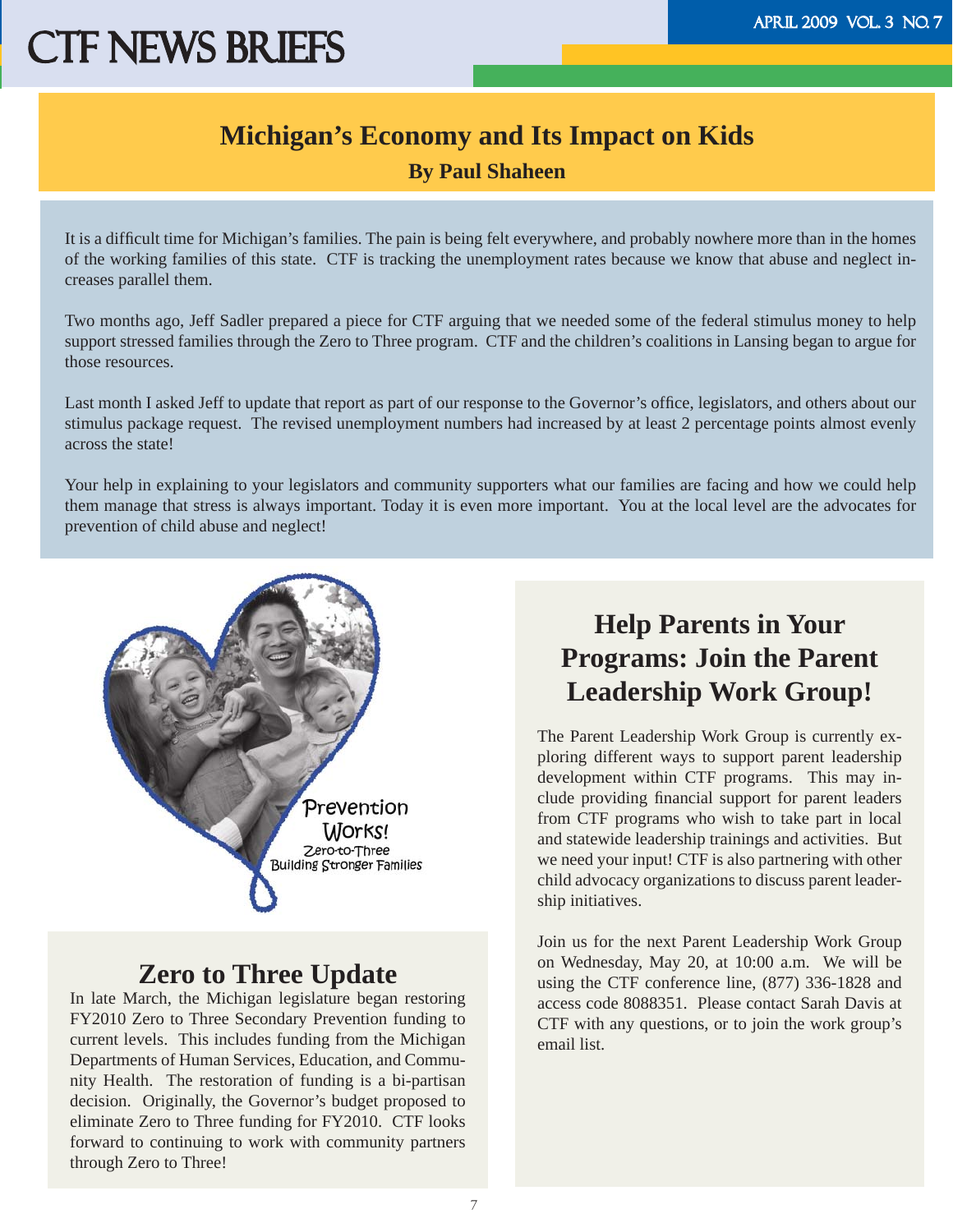### **News on the Ethical Treatment of Children from MSU-APRR Children's Central**

#### **MSU Children's Central (the research, education and outreach collaborative and partner of CTF) is creating a fundraiser and promotions catalog of ideas for CTF local councils.**

For more than one year, the MSU Department of Advertising, Public Relations, and Retailing has dedicated a Promotions and Sponsorships class to developing fundraising and promotions ideas for the Children's Trust Fund. This class, taught by MSU Children's Central director Dr. Nora Rifon and other faculty members, equips students with the best sponsorship marketing and event promotion techniques. During the class (ADV 336), students (mostly specializing in advertising or public relations) form teams to create a fundraising event for the Children's Trust Fund. The sponsorship marketing event plan is accompanied by a complete promotion campaign plan. The students use CTF as the case client with the understanding that their ideas can be translated into local fundraising and awareness-raising events on behalf of preventing child abuse. Children's Central is now putting together a catalog of these projects for dissemination to CTF local councils. Council staff and volunteers will be able to look at program abstracts online and order full proposals.

**The CDC in Atlanta has named MSU professor and Children's Trust Fund project manager Dr. Richard Cole as a member of a newly-formed 15-member Child Maltreatment Prevention "Think Tank."** Cole received an invitation to join the Knowledge to Action Child Maltreatment Prevention Consortium in a letter from Health and Human Services and CDC executive Dr. W. Rodney Hammond. In the letter, Hammond said the goal of this new national consortium will be to help translate current knowledge into social action and to help generate new knowledge designed to prevent child abuse in America. Cole was nominated to the consortium by Jim Hmurovich, head of Prevent Child Abuse America. CTF is the state chapter affiliate for Prevent Child Abuse America.

**MSU Children's Central fellow, heavily published social marketing scholar Dr. Hye-Jin Paek, has been awarded a twoyear, \$50,000 university FACT grant to pursue research entitled " Improving Children's Internet Health Literacy."**  Dr. Paek and her partner Dr. Thomas Hove, also a Children's Central fellow, are also conducting an analysis of various public service television spots on child abuse prevention.

#### **This is the story of one little girl who overcame abuse as a child that has captured the imagination of the country.**

From: CBSNews.com, 02/17/09. She cried through the night, screamed for up to 12 hours and bit, scratched and almost killed her foster parent's dog. This is the story of one little girl named Mia who was brutally abused by her parents. Her abuse wasn't discovered until after her father killed her baby sister. Her foster parents started taking her to a child psychiatrist at age three years. "She drew biting monsters. She drew naked women lying in pools of blood – the most ghastly picture you can imagine a three-and-a-half-year old drawing," said Dr. Lenore Terr, a child psychiatrist. After years of treatment, there is now a different Mia. "She's a smiling, confident young woman. She told CBS News: 'They thought I would never be able to socialize. They thought I would never be able to talk with people. I would be, like, in an animal state, like, growling, biting, scratching, hitting, screaming and stuff." She has graduated from high school and is starting college to become a kindergarten teacher. See http://www.cbsnews.com/stories/2009/02/17/eveningnews/main4808278.shtml for more information.

#### **Researchers get funding for study on how media use affects children's cognitive, emotional and social development**

From: APA.org, 1/12/09. The National Science Foundation (NSF) previously turned down funding requests, but has recently given a group of psychologists a \$2.45 million grant for a five-year study on how interactive media affects children's learning. Research into the negative impact of televising violence, sexuality and advertising has generally negative effects on the children's attitudes and behaviors. "Probably the clearest evidence we have that television influences children's thinking and behavior is the fact that advertisers invest literally billions of dollars trying to influence the perceptions, choices and behaviors of children through advertising," says Brian Wilcox, PhD, chair of APA's Task Force on Advertising and Children. "We know very well that they wouldn't be investing the amount of money they do without clear evidence that those messages are influencing kids." See http://www.apa.org/monitor/feb03/unraveling.html for more information.